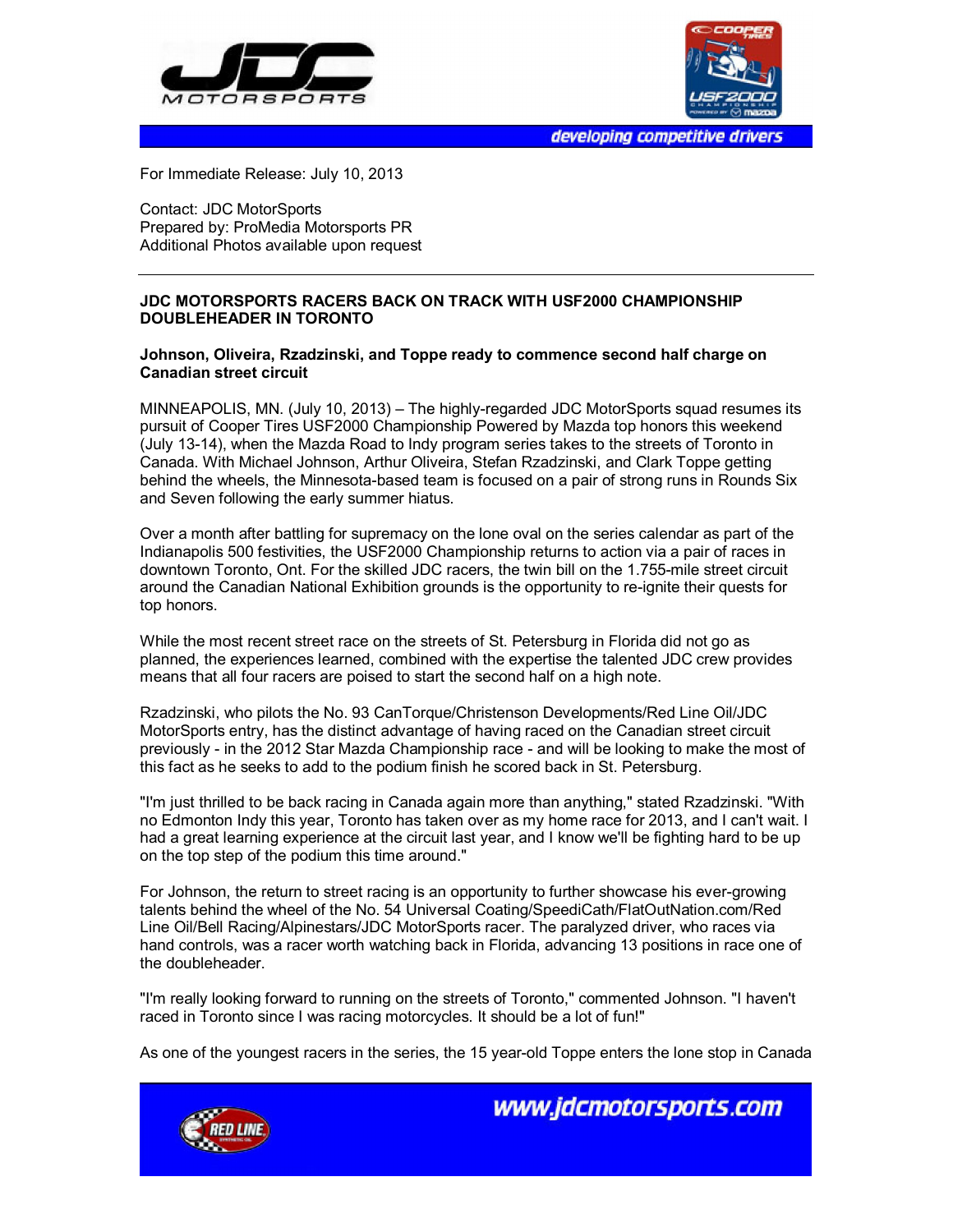



developing competitive drivers

focused on gaining valuable experience in the No. 19 Toppe Motorsports/Red Line Oil/JDC MotorSports entry. The rookie showed good racecraft in race two of the St. Petersburg doubleheader, making the most of every opportunity to move seven places on the tight street circuit.

"I'm excited to go to Toronto and get more experience on a street course," stated Toppe. "After testing with JDC at Blackhawk Raceway in June I'm looking forward to getting back in the car and racing with the changes that we've made."

Oliveira, unlike his JDC teammates, travels 'North of the Border' having been out the cockpit of the No. 12 Hula Veiculos/Future Stars Development/JZ Concepts/Racelite Protection/Red Line Oil/JDC MotorSports racing steed since race one at St. Petersburg, when an incident with another driver ended his event prematurely. The Brazilian, having recovered from a spinal injury, is now excited to get back into action.

"The recovery period has been invaluable in the physical and mental focus it allowed me to develop," commented Oliveira. "Though the start of physical therapy was difficult, I have been encouraged by how quickly my condition has improved and the results we have achieved. We still have seven events in which to race, and I anticipate significant improvements."

JDC Motorsports' chase for places on the Cooper Tires USF2000 Championship Powered by Mazda post-race podium in Toronto, Ont., commences on Friday (July 12), with two 30-minute practice runs, prior to the lone qualifying session at 4:35 pm local time. The green flag for Round Six is slated to wave at 9:55 am local time on Saturday (July 13), followed by Round Seven around the downtown street circuit on Sunday (July 14) at 11:35 am local time. Live timing and scoring will be available at www.f2000.com/Multimedia/Live.aspx JDC MotorSports enters the twin bill currently sixth in the team standings.

JDC MotorSports races with associate sponsorship from RedLineOil.com

Additional information on JDC MotorSports can be obtained from the team's website @ www.jdcmotorsport.com For direct contact, please contact John Church @ 952-233-3075

Learn more about Michael Johnson at MichaelJohnsonRacing.com and keep up to date via Twitter @ Racer54isCool and Facebook @ Michael Johnson Racing Learn more about Stefan Rzadzinski at RzadRacing.com and keep up to date via Twitter @ RzadRacing and Facebook @ Stefan Rzadzinski Learn more about Clark Toppe via Twitter @ ClarkToppe and Facebook @ Clark Toppe Racing

## ###

## **About JDC MotorSports:**

Involved in formula car racing since its inception in 1994, JDC MotorSports has established itself as one of the leading junior open-wheel teams in North America. Initially making its mark in the F2000 class of club racing competition, JDC MotorSports was soon a team worth watching in the pro ranks. Competing in the Formula Ford 2000 Zetec Championship, the team not only won races, but also helped develop multiple young drivers. In 2005, JDC MotorSports expanded its efforts, entering the Star Mazda Championship. Quickly becoming one of the top teams in the series, JDC captured both the driver and team titles in 2007, as well as Rookie of the Year honors, with Dane Cameron scoring a series-high three wins. In 2008, JDC MotorSports was the



www.jdcmotorsports.com